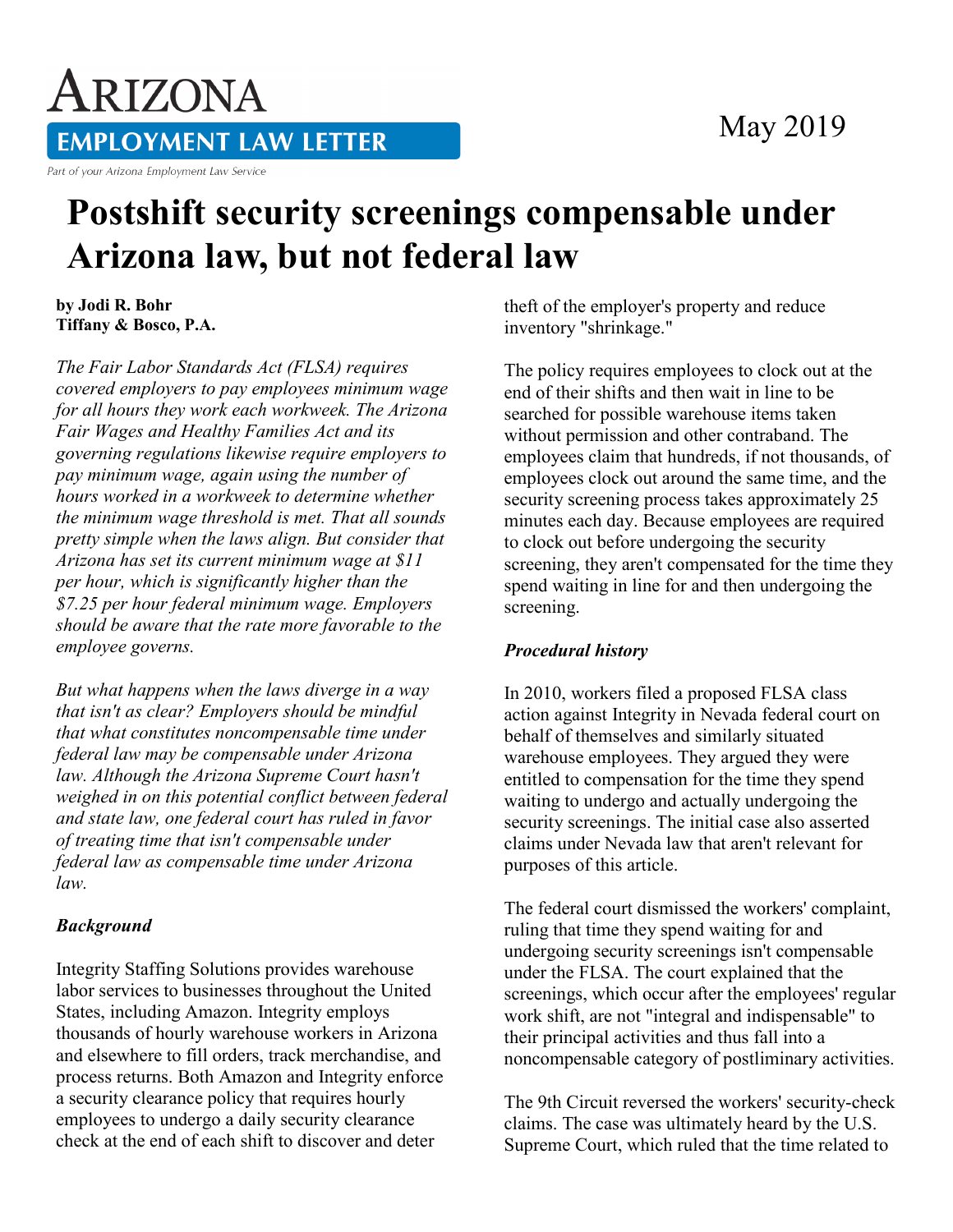the security checks isn't compensable under the FLSA. The Supreme Court explained that the Portal-to-Portal Act narrowed the coverage of the FLSA and clarified that postshift security screenings are among the noncompensable postliminary activities under federal law. The Nevada claims were sent back to the lower court. The workers then amended their case to include claims under Arizona law for unpaid wages and overtime as well as minimum wage violations.

Again, Integrity sought and received dismissal from a federal court, this time in Kentucky, where the case was transferred and consolidated with other similar cases. The court ruled that Arizona had implicitly adopted the Portal-to-Portal Act, so the workers failed to show they were entitled to compensation under Arizona law for the postshift security screenings.

The court also ruled that the workers' minimum wage claims failed because they didn't identify any particular workweek in which they were paid less than the minimum wage. The workers appealed to the 6th Circuit, whose findings aren't generally binding on Arizona employers but carry persuasive weight in future analogous litigation.

#### *Unpaid security screenings are work*

The 6th Circuit first looked at whether the time the workers spend undergoing security screenings constitutes "work" under Arizona law. Arizona statutes fail to define "work," so the court turned to federal law, which defines "work" as "physical or mental exertion [however minimal] controlled or required by the employer and pursued necessarily and primarily for the benefit of the employer and his business." Under that definition, the court ruled, it's clear that time spent undergoing mandatory security screenings is "work" under federal law and thus under Arizona law.

While Arizona statutes do not define "work," the regulations do define "hours worked" as "all hours for which an employee covered under the [Arizona minimum wage law] is employed and required to give the employer, including all time during which an employee is on duty or at a prescribed [workplace] and all the time the employee is suffered and permitted to work." That broad definition, according to the 6th Circuit, makes it

even more clear that time spent undergoing mandatory security screenings is "work."

#### *No equivalent Arizona Portal-to-Portal Act*

The fact that the security screenings are work didn't end the inquiry, however. The 6th Circuit was then tasked with determining whether the Arizona Legislature exempted such work from being deemed compensable, as Congress did when it enacted the Portal-to-Portal Act. In this regard, the 6th Circuit found the lower court erred in its analysis.

The 6th Circuit noted that nothing in the Arizona code incorporated the Portal-to-Portal Act. Rather, the court explained, Arizona law seems inconsistent with the Portal-to-Portal Act. The regulations provide that "no less than the minimum wage shall be paid for all hours worked," including postshift security screenings. As a result, the 6th Circuit held that Arizona law is more inclusive than the Portalto-Portal Act in the type of work deemed compensable.

#### *Arizona's workweek requirement*

The 6th Circuit's ruling that the security screening time was compensable didn't save the Arizona workers' claims, though. Recall that the lower court had also dismissed their claims because they failed to identify a workweek in which they were paid less than minimum wage. The workers had merely alleged that they weren't compensated for all their hours worked because they weren't paid for postshift security screenings. However, they failed to demonstrate that the alleged failure to be compensated for that time dropped their compensation below the Arizona minimum wage in any workweek.

Arizona has adopted the federal workweek standard. Accordingly, to prevail on a minimum wage claim, a worker must be able to identify a workweek in which his combined wages are less than the applicable minimum wage. For that purpose, an employee's hourly wage is calculated by dividing the total compensation by the total hours worked in a given workweek (as defined by the employer). So although the 6th Circuit ruled that the postshift screening time was compensable under